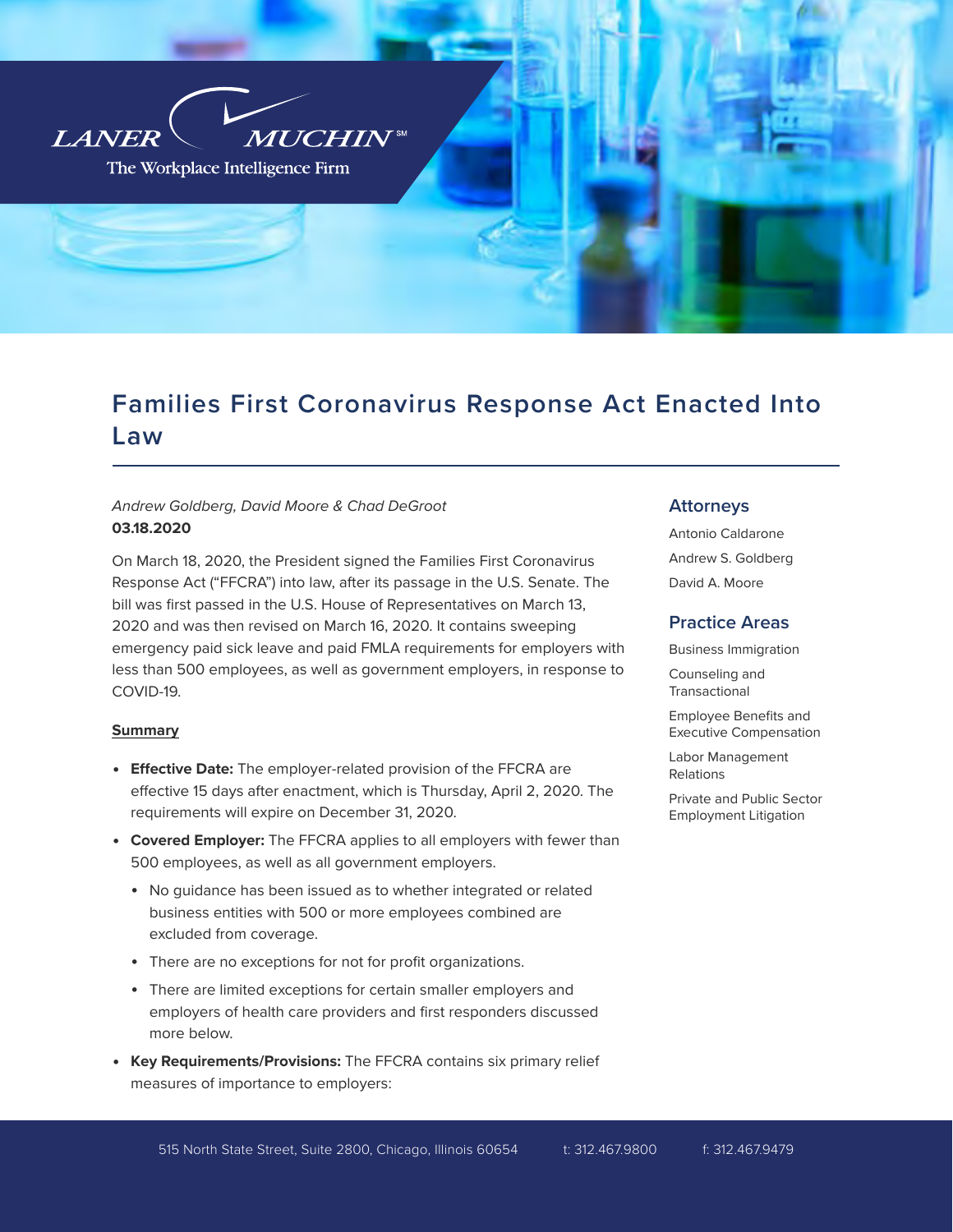

- Up to two weeks of paid leave to all employees for certain COVID-19 related matters;
- Family and Medical Leave Act expansion to provide partially paid leave to care for the employee's child, if the child's school or other place of care has been closed, or the child care provider is unavailable, due to a COVID-19 related emergency as declared by the Federal, State or local government;
- Similar leave for employees of employers who are parties to a multi-employer collective bargaining agreement in cases where those employers contribute to a multi-employer benefit plan;
- Tax credits equal to 100% of the FFCRA-mandated paid leave wages paid by an employer each calendar quarter subject to certain caps (the tax credits are *not* available for government employers), the Medicare taxes owed on those wages, and the expenses associated with maintaining group health plan coverage associated with those wages;
- Greater access to unemployment insurance for employees who are off work for certain reasons related to COVID-19; and
- Coverage of COVID-19 testing at no cost under health plans.

Here are the key points of each relief item noted above:

## **Emergency Paid Sick Leave Act**

- **Summary:** This is a new statute requiring employers with fewer than 500 employees and government employers to provide *all* employees up to two weeks of paid sick leave for certain qualifying COVID-19 related absences for immediate use until December 31, 2020.
- **Effective Date:** The requirements are effective April 2, 2020. The requirements expire on December 31, 2020.
- **Immediate Use:** Paid sick time is available for immediate use regardless of an employee's length of employment.
- **Small Business Exemption:** The U.S. Secretary of Labor has the authority to issue regulations exempting small businesses with fewer than 50 employees when the imposition of the requirements would jeopardize the viability of the business as a going concern.
	- Note: It is unclear whether and when such exemption will occur.
- **Health Care Providers / Emergency Responders Exclusion:** Employers of certain health care providers or emergency responders may elect to exclude such employees from the application of this rule. The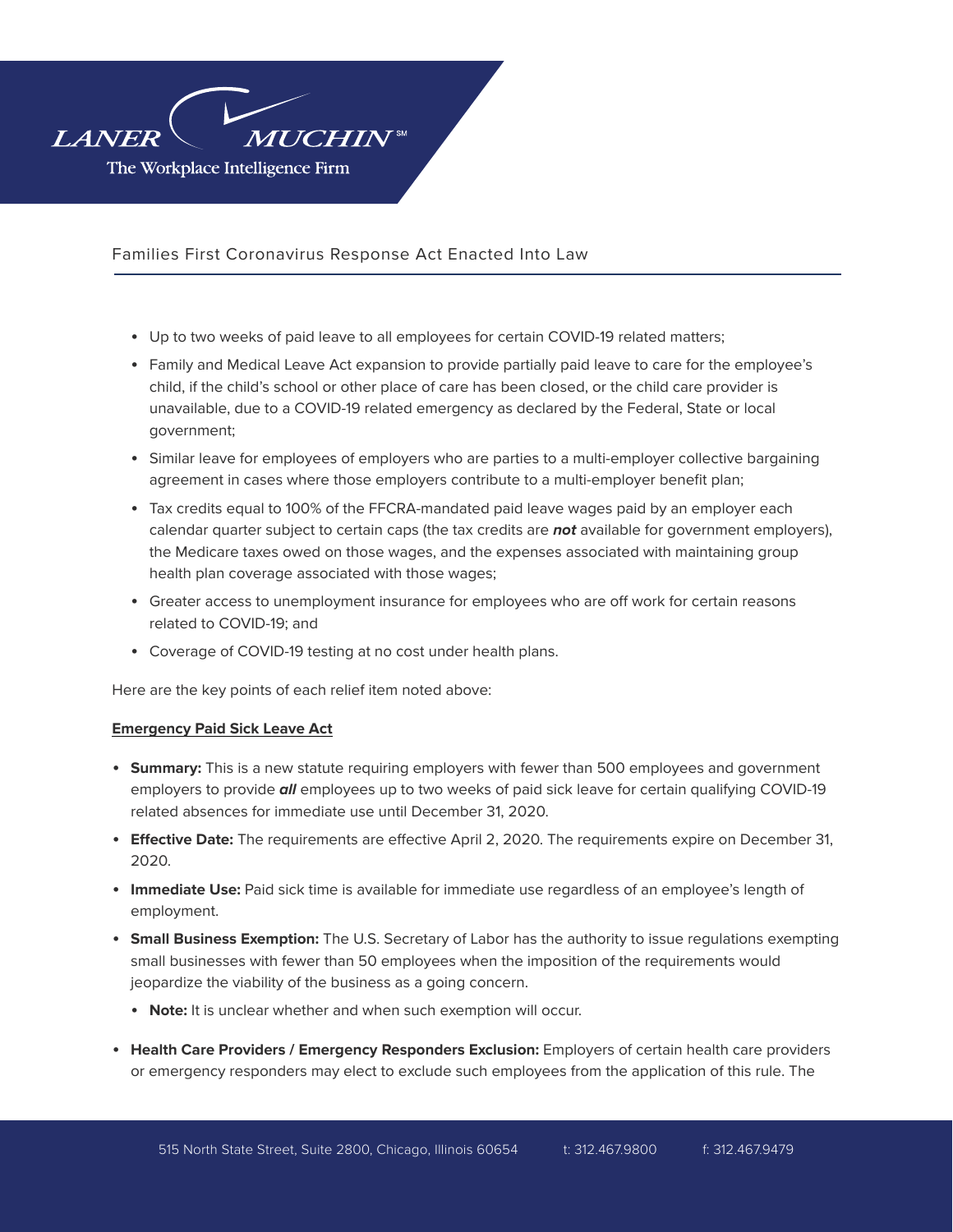

U.S. Secretary of Labor also has authority to issue regulations exempting such employees.

- **Reasons for Use:** An employee qualifies for emergency paid sick time, assuming the employee cannot work or telework, for any of the following six reasons:
	- The employee is subject to a federal, state, or local quarantine or isolation order related to COVID-19;
		- **Note:** No quidance has been provided as to how broadly this provision will be read.
	- The employee has been advised by a health care provider to self-quarantine due to COVID-19 concerns;
	- The employee is experiencing symptoms of COVID-19 and seeking a medical diagnosis;
	- The employee is caring for an individual who is subject to government quarantine or isolation order or has been advised by a health care provider to self-quarantine as described above;
	- The employee is caring for a child because the child's school or place of care has been closed, or the childcare provider of such child is unavailable, due to COVID-19 precautions; and
	- The employee is experiencing any other substantially similar condition specified by the U.S. Secretary of Health and Human Services, in consultation with the U.S. Secretaries of Treasury and Labor.

# ● **Hours:**

- Full-time employees receive up to 80 hours.
- Part-time employees:
	- Part-time employees receive the average number of hours of work they work over a two-week period.
	- If the part-time employee's schedule varies, the employee receives the average number of hours scheduled per day over the prior six-month period, including hours for which the employee took any type of leave.
	- If neither is calculable, the part-time employee receives the amount the employee expected to work when hired.
- **Rate of Pay & Caps:**
	- For absences related to the *employee's own care* (the first three reasons listed above), the employee receives the greater of the employee's regular rate of pay or the applicable minimum wage, but pay is capped at \$511 per day or \$5,110 in total.
	- For absences to *care for others* (the last three reasons listed above), the employee receives twothirds of the employee's regular rate or the applicable minimum wage, but pay is capped \$200 per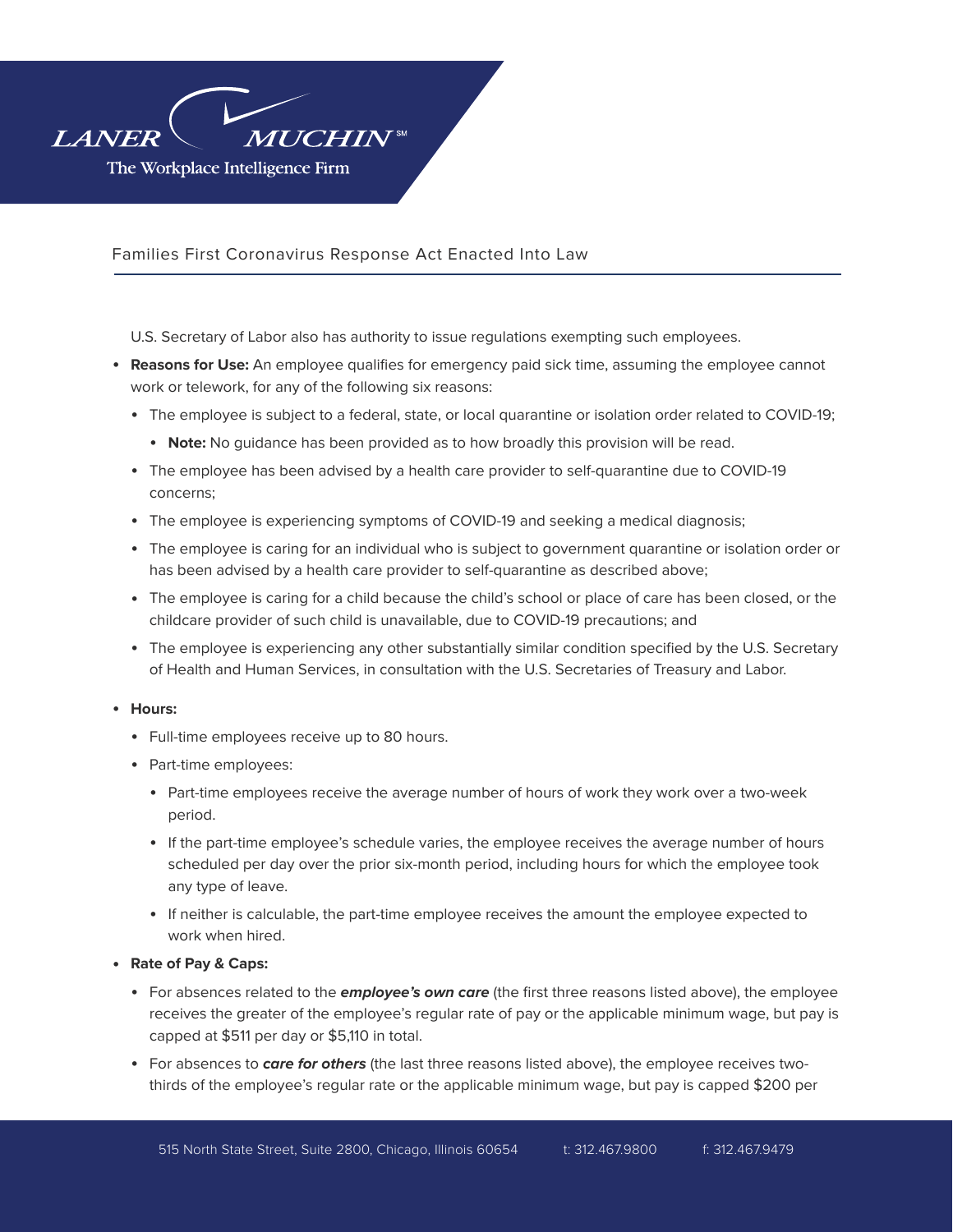

day or \$2,000 in total.

- These limits match the caps on the tax credits discussed below.
- The U.S. Secretary of Labor is to issue guidelines to assist employers in calculating rates of pay.
- **No Carryover / Payout:** There is no carryover of unused hours into subsequent years or payout upon termination.
- **Interaction with Existing Policies:**
	- Employees have the right to choose to use paid emergency sick leave before existing paid time off benefits (PTO, vacation, personal days, sick days, etc.).
	- An employer may not require any employee to use the employer's other paid time off benefits (PTO, vacation, personal days, sick days, etc.) prior to the use of paid sick time under the new law.
	- The law does not diminish an employee's right to pay under any other Federal, State or local law, collective bargaining agreement, or existing employer policy. In other words, this paid sick time is in addition to time already available under an employer's existing policies.
		- **Note:** Language that would have prevented employers from changing existing paid time off policies, including any new emergency paid time off granted by employers in response to COVID-19, appears to have been removed but this remains unclear.
- **Notice:** An employer may require reasonable notice from an employee to continue to receive paid sick time. (No clarifying guidance has been published as to this point.)
- **Return to Work:** Even if an employee has not used all the paid sick time, the employee must return to work at the employee's next scheduled work shift after the need for leave ends.
- **Replacements:** An employer may not require an employee to find a replacement when using paid sick time under the law.
- **No Discrimination or Retaliation:** No discrimination or retaliation is permitted against employees for taking paid sick leave under the new law or for reporting complaints, testifying or instituting proceedings related to the law.
- **Poster:** The U.S. Department of Labor will be creating a required posting within seven days of the enactment of the new law.
- **Penalties/Remedies**: A violation of the law, including failure to pay or wrongful termination, is a minimum wage violation under the Fair Labor Standards Act. The penalties include lost wages, an equivalent amount as liquidated damages, and attorney's fees and costs. Intentional violations may result in up to a \$10,000 fine and, for repeat offenders, up to six months in prison after a prior conviction.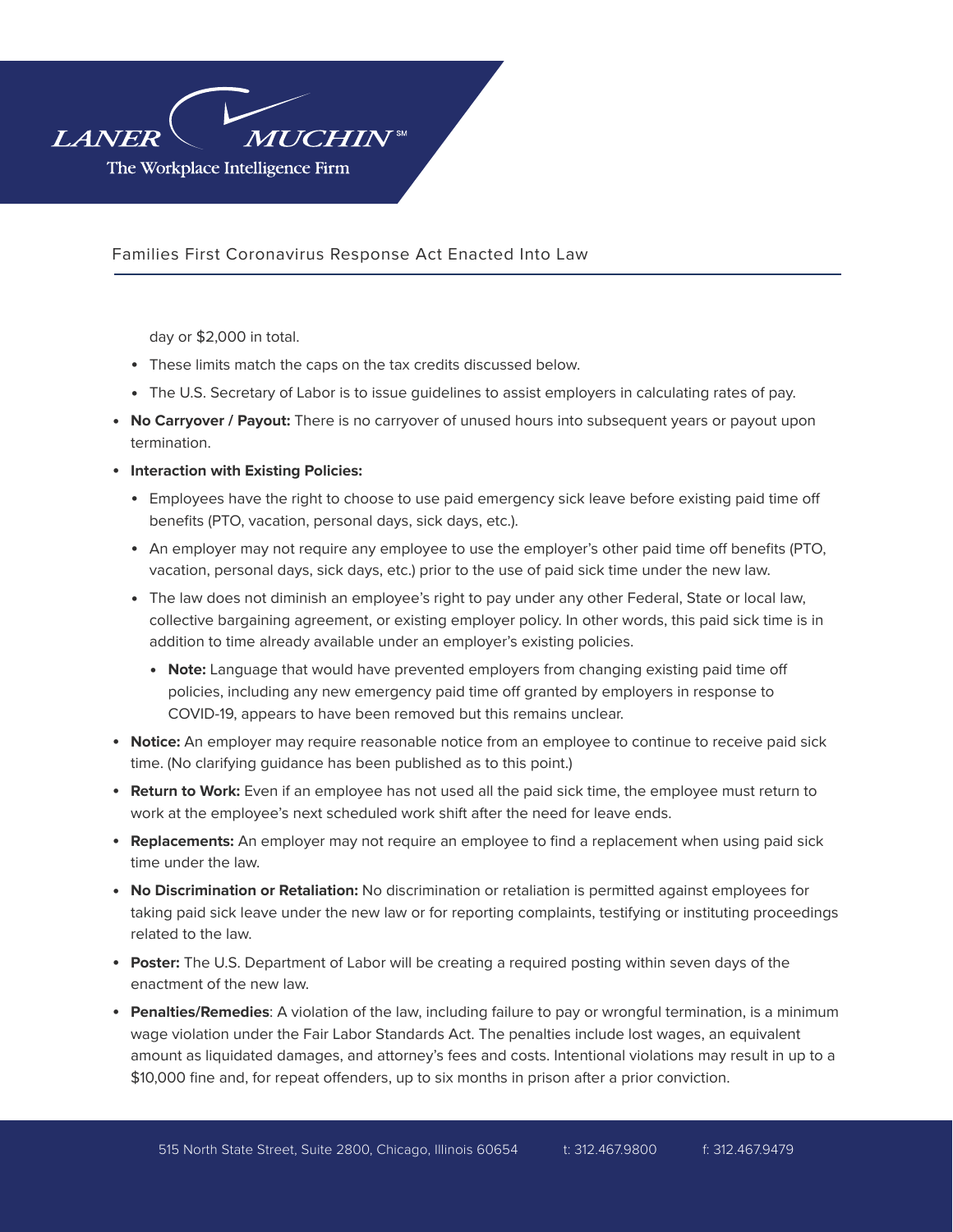

- **No Social Security Taxes on Wages:** The wages required to be paid for emergency sick leave are not taken into account for purposes of determining Social Security taxes owed by the employer.
- **Health Care Providers:** Has the same broad definition as in the FMLA (*g.*, doctors, licensed nurse practitioners, physician assistants, among many other health care providers).
- **Son or Daughter:** Has the same broad definition as in the FMLA (biological, adopted, or foster child, a stepchild, a legal ward, or a child of a person standing in loco parentis, who is either under age 18, or age 18 or older and incapable of self-care because of a mental or physical disability at the time that leave is to commence).

## **Family and Medical Leave Act (FMLA) Expansion**

- **Summary:** The FMLA has been amended to require employers with fewer than 500 employees and government employers to provide employees who have been on the job for at least 30 days with 12 weeks of job-protected leave for qualifying COVID-19 related absences, until December 31, 2020.
- **Effective Date:** The requirements are effective on April 2, 2020. The requirements expire on December 31, 2020.
- **Small Business Exemptions Possible:** 
	- The U.S. Secretary of Labor may issue regulations to exempt small businesses with fewer than 50 employees (as measured under the FMLA) when the imposition of the new requirements would jeopardize the business as a going concern.
		- Note: It is unclear whether and when such exemption will occur.
	- Such employers may not be sued in private actions by employees but are subject to civil and administrative actions by the U.S. Secretary of Labor.
	- There is also a limited exception to the job restoration requirement for employers with fewer than 25 employees discussed below.
- **Health Care Providers / Emergency Responders Exclusion:** Employers of certain health care providers or emergency responders may elect to exclude such employees from the application of this rule. The U.S. Secretary of Labor also has authority to issue regulations exempting such employees.
- **Eligibility:** All full-time, part-time, and temporary employees who have been employed with an employer for 30 calendar days. There is no minimum number of hours worked required.
- **Qualifying Absence:** An employees may use leave if the employee is unable to work (or telework) due to a need for leave to care for the employee's child under 18 years of age if the child's school or other place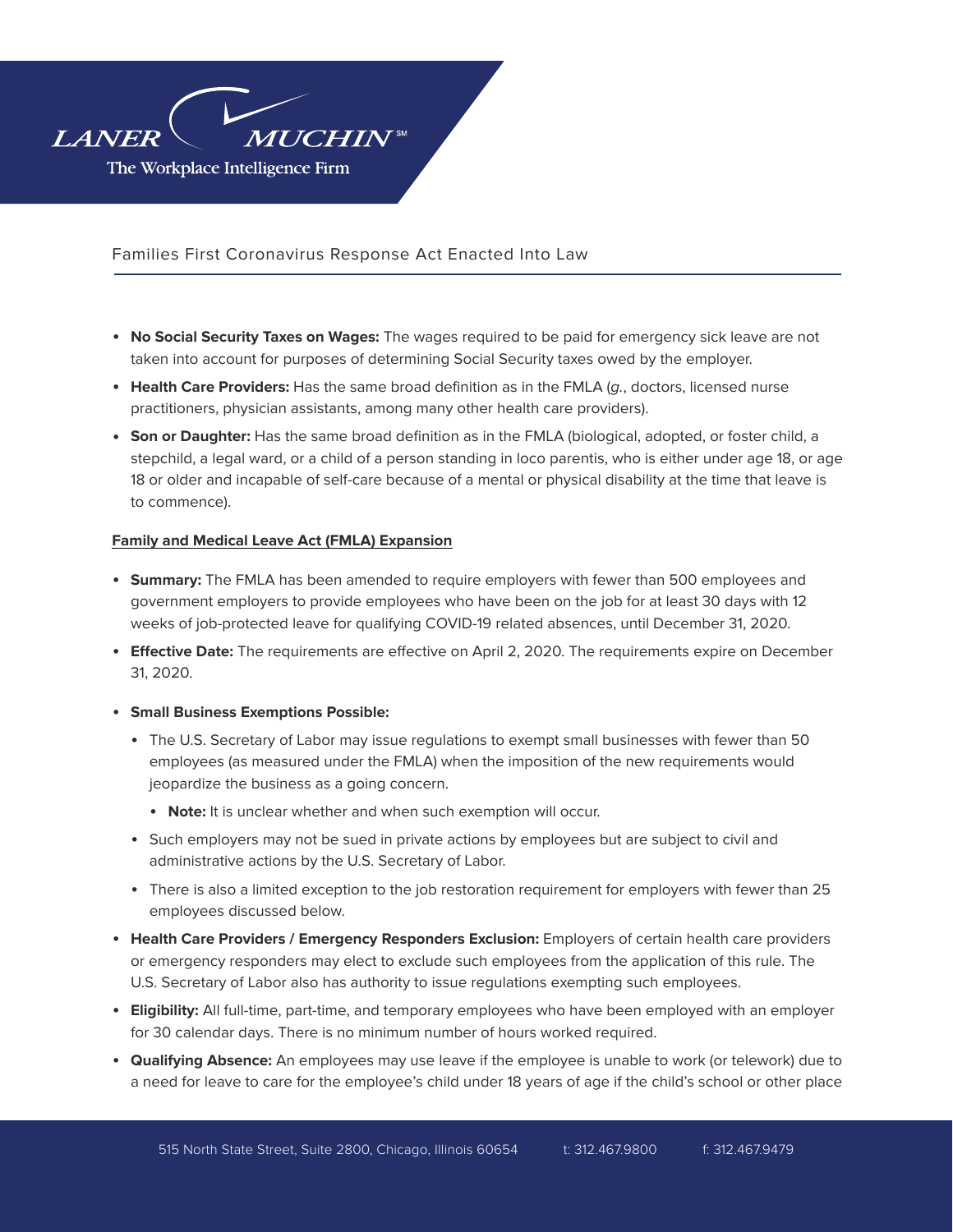

of care has been closed, or the child care provider of such child is unavailable, due to a public health emergency.

- **Note:** This is much narrower than the original House Bill.
- **Paid v. Unpaid Leave:** 
	- The first ten days are generally unpaid (but see the Emergency Paid Sick Leave Act requirement of two weeks' paid sick leave above).
	- An employee may elect to substitute any paid time off for the unpaid portion of leave (*e.,* the first ten days), including the new emergency paid sick leave or existing PTO, vacation, personal days, sick days, etc. However, an employer cannot require it.
	- After the first ten days, the remaining time off, up to the 12-week maximum of FMLA leave, must be paid at two-third of the employee's regular rate (using the same hours and rate of pay calculations described above for the Emergency Paid Sick Leave Act).
	- The paid FMLA leave is capped at no more than \$200 per day and \$10,000 total.
	- These limits match the caps on the tax credits discussed below.
- **Notice:** If the need for leave is foreseeable, an employee must provide notice as soon as practicable.
- **Restoration to Position:** 
	- Employers with 25 or more employees must return employees to the same or a substantially equivalent position under the existing FMLA rules.
	- Employers with less than 25 employees are not required to return the employee to work (after the leave) but only if each of the following conditions are met:
		- The employee takes leave to care for the employee's child because the child's school or other place of care has been closed, or the childcare provider of such child is unavailable due a COVID-19 related emergency declared by a Federal, State or local authority.
		- The position held by the employee when the leave commenced does not exist due to economic conditions or other changes in operating conditions of the employer that affect employment and are caused by a public health emergency during the period of leave.
		- The employer makes reasonable efforts to restore the employee to a position equivalent to the position the employee held when the leave commenced, with equivalent employment benefits, pay, and other terms and conditions of employment.
		- If the reasonable efforts of the employer fail, the employer makes reasonable efforts to contact the employee if an equivalent position described becomes available. This "contact period" remains in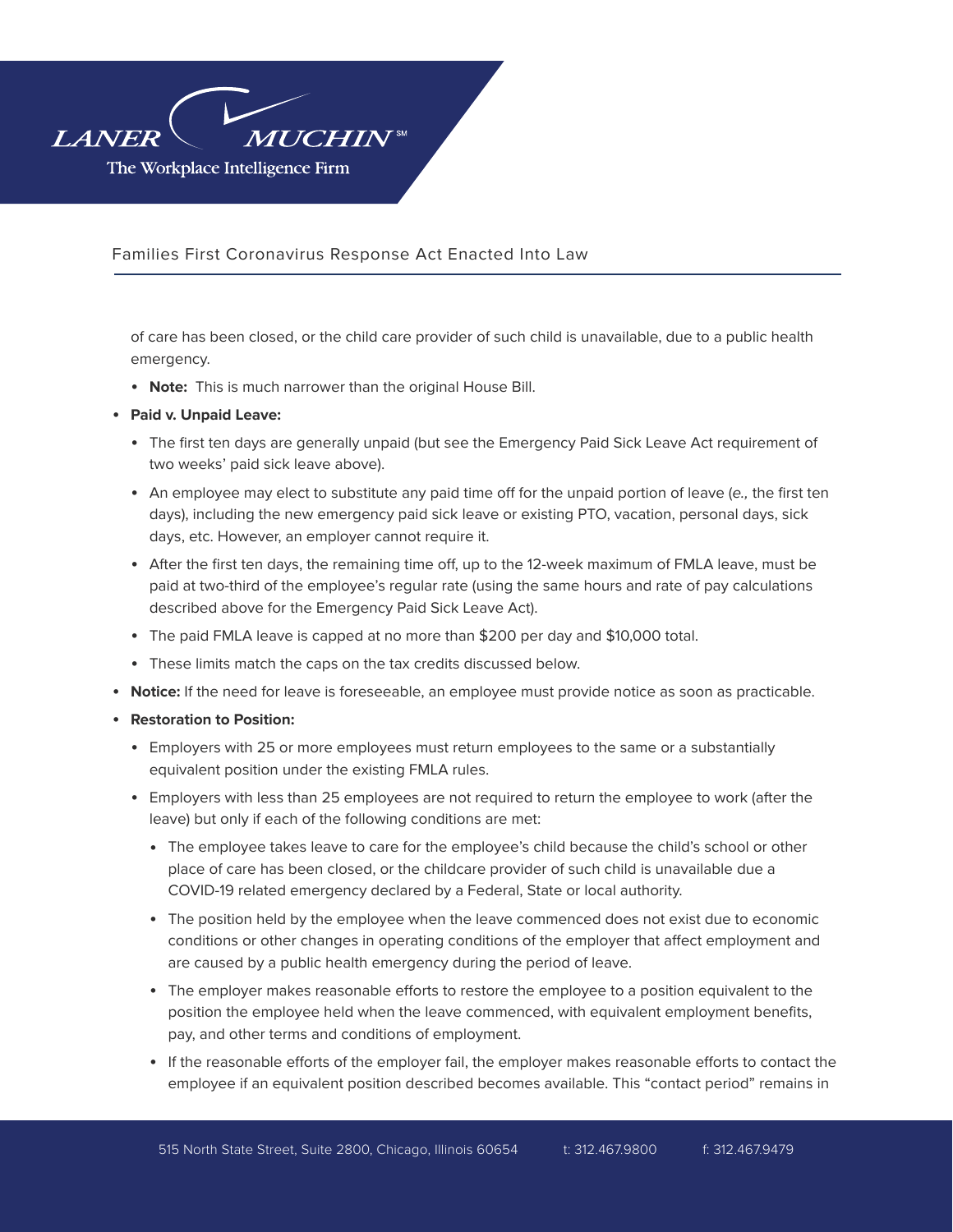

> effect for the one-year period beginning on the earlier of: (a) the date on which the qualifying need related to a public health emergency concludes; or (b) the date that is 12 weeks after the date on which the employee's leave commences.

- **No Discrimination or Retaliation**: No discrimination or retaliation is permitted against employees for taking FMLA leave under the new law or for reporting complaints, testifying or instituting proceedings related to the law.
- **Penalties/Remedies**:
	- A violation of the FMLA Expansion is a violation of the FMLA.
	- The penalties include lost wages and benefits, other actual monetary losses, an equivalent amount as liquidated damages, and attorney's fees and costs.
	- Equitable remedies such as reinstatement are also available.
- **No Social Security Taxes on Wages:** The wages required to be paid during the FMLA leave (after the first ten days) are not taken into account for purposes of determining Social Security taxes owed by the employer.

# **Pay and Leave for Employees Subject to Multi-Employer Collective Bargaining Agreements**

• Signatories to multi-employer collective bargaining agreements (CBAs) may comply with the Emergency Paid Sick Leave Act and FMLA Expansion if: (a) they comply with the applicable CBA; (b) they comply with the applicable bargaining obligations; (c) they make contributions to a multiemployer fund, plan or program based on the paid leave of each employee; and (d) the multiemployer fund pays the employee for leave pursuant to the FMLA Expansion and the Emergency Paid Sick Leave Act.

## **Paid Sick Leave and Paid FMLA Tax Credits**

- **Summary:** Employers will receive a refundable tax credit against the employer share of Social Security taxes equal to 100% of qualified paid sick leave wages paid for each calendar quarter to be paid by the Emergency Paid Sick Leave Act or the FMLA Expansion.
- **Effective date:** The U.S. Secretary of Treasury will determine the effective date, which will be no later than April 2, 2020.
- No Credits for Government Employers: The tax credits are not available State or local government employers.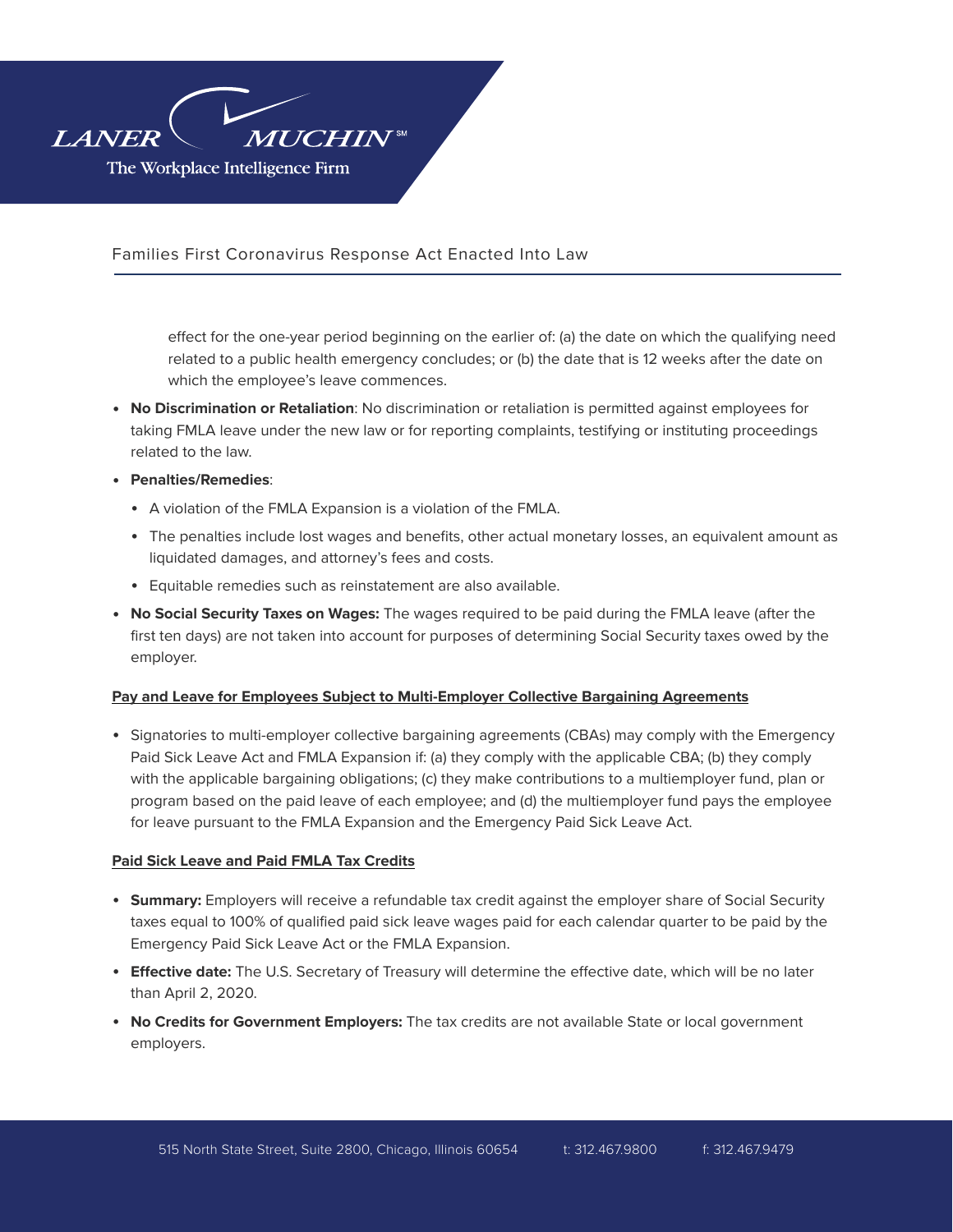

## ● **Paid Sick Leave Caps:**

- For employees taking paid emergency sick leave to care for themselves, the amount of wages credited for each employee is capped at \$511 per day.
- For amounts paid to employees to care for someone else, the amount of wages credited for each employee is capped at \$200 per day.
- Employers should consult their tax professionals about these caps and additional caps on the credits in the proposed law.
- **Paid FMLA Caps**: The amount of qualified paid FMLA wages taken into account for each employee is also capped at \$200 per day and \$10,000 for all calendar quarters.
- **Refunds:** If the credits exceed the employer's total liability under Section 3111(a) for all employees for any calendar quarter, the excess credit is refundable to the employer.
- **No Double Benefits:** To prevent a double benefit, no deduction is allowed for the amount of the credit. In addition, no credit is allowed with respect to paid family leave wages for which a credit is otherwise allowed under the Tax Code.
- **Increase Credit for Health Plan Costs and Medicare Taxes:** The amount of the tax credit has been increased to account for the employer's expenses associated with maintaining group health plan coverage (to the extent excludable from employee income) allocable to the wages for which the tax credit is allowed. It also has been increased to account for the 1.45% Medicare Tax owed on those additional wages.
- **Self-Employed Individuals:** Self-employed individuals will receive similar credits based on what paid sick leave and/or paid FMLA leave they would have received had they been employed by a covered employer.
- **Guidance/Clarification:** The U.S. Secretary of the Treasury is given broad authority to issue regulations and guidance necessary to carry out the tax credits. The Secretary will also determine effective date.

# **Greater Access to Unemployment Insurance**

- \$1 billion will be provided as emergency grants for States, including \$500 million for administrative costs and another \$500 million to be reserved for States that experience unemployment of at least 10%. To receive the reserve amounts, the States must amend their laws to ease unemployment eligibility requirements in like of COVID-19, such as waiting periods or work search requirements.
- 100% federal funding of extended unemployment benefits for qualifying States.